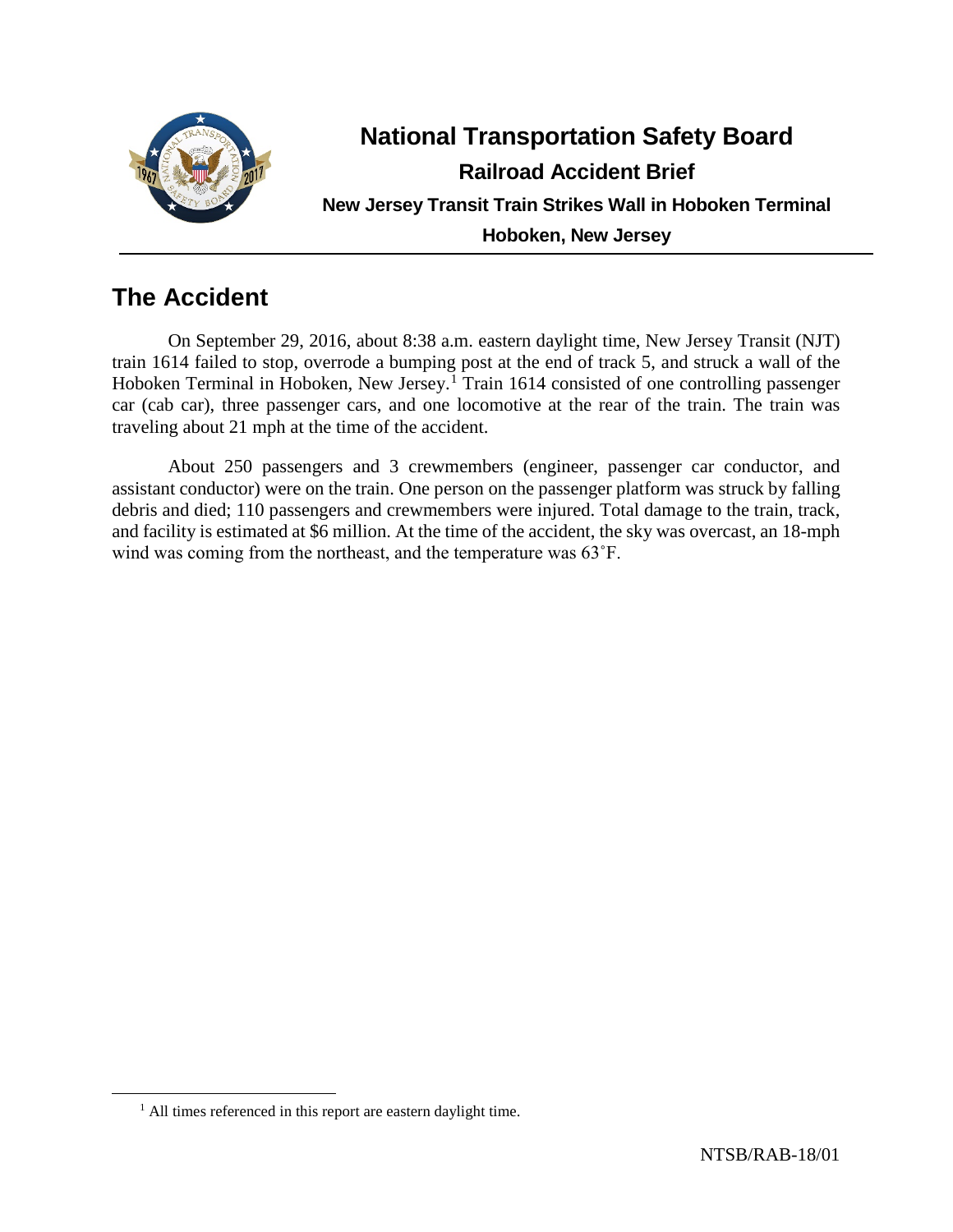

**Figure***.* Damaged controlling cab car.

# **The Investigation**

## **Train Crew**

The engineer began his career with NJT in 1987 as a part-time ticket agent. He became an engineer in March 2000 and worked in that position until the accident. He was qualified to operate on the Pascack Valley Line (where the accident occurred) and all the other lines on the Hoboken Division. On the day of the accident, he went on duty at 6:46 a.m. in Spring Valley, New York. He told investigators that he felt fully rested upon arriving at work. He had been off work 2 days before the accident. In the days leading up to the accident, he said that he had received the amount of sleep he needed to wake up feeling rested. He said that his cell phone was off and stored in his personal backpack. He also said that there were no distractions either inside or outside of the operating compartment.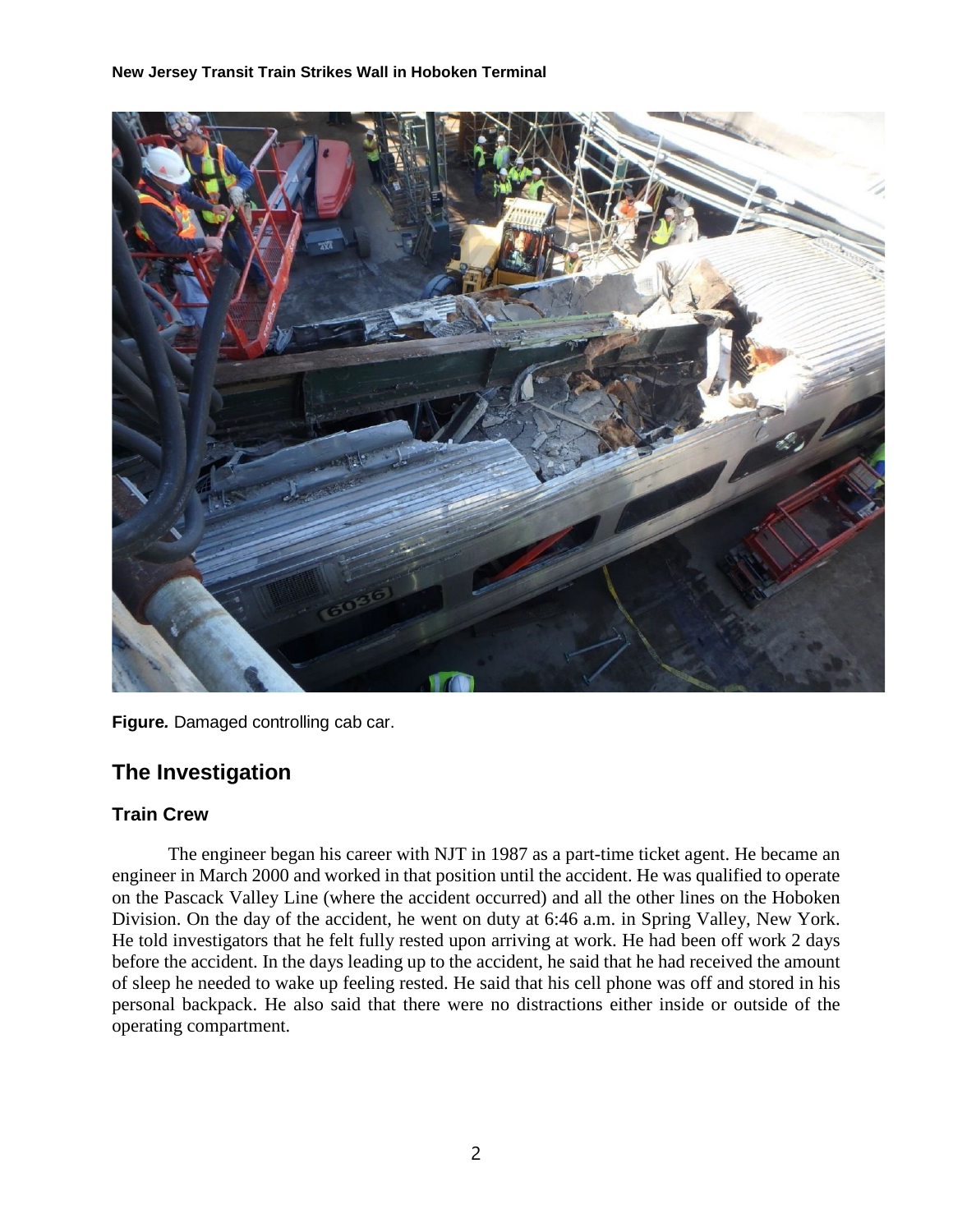The engineer said that he had conducted the required brake tests on the train before leaving Spring Valley, and the train operated normally throughout the trip approaching the accident site.<sup>[2](#page-2-0)</sup> He said that the cab alerter was operating properly, and there was clear visibility approaching the terminal.[3](#page-2-1)

The engineer said that the train arrived on track 5, which is the normal arrival track for train 1614 at Hoboken Terminal. As the train approached the end of the terminal platform, he said that he sounded the horn, checked the speedometer, and started ringing the bell. He said that he looked at his watch and noticed the train was arriving about 6 minutes late. He said that the speedometer showed the train was moving at 10 mph as it entered the terminal. After the accident, he said that he woke up on the cab floor with no memory of the accident.

The conductor began his career with NJT in 2003 as an assistant conductor and worked as a ticket collector. At the time of the accident, he had worked about 11 1/2 years as a conductor and had worked every line on the Hoboken Division.

On the morning of the accident, the conductor said that he woke at 4:50 a.m. after sleeping 7 to 8 hours; he went on duty at 6:30 a.m. He worked the extra board, filling in on different assignments where needed; he had worked the 3 days before the accident.<sup>[4](#page-2-2)</sup>

The conductor said he had worked with the engineer on other occasions. They spoke the morning of the accident, and the conductor said he did not notice anything unusual about the engineer's behavior. The preparation for departure was normal. That day, the train had four cars rather than the usual five, which resulted in people standing in the vestibules because of crowding; the conductor was unable to collect fares. The conductor did not notice anything unusual about the speed of the train as it approached the Hoboken Terminal, but he said that his focus was on the crowded conditions. After the accident, the conductor helped evacuate the train. He walked through the train to ensure that all passengers had exited.

The assistant conductor said that he had worked as an NJT brakeman and as a conductor for 20 years. On the morning of the accident, he said that he had woke at 5:15 a.m. and "felt fine" after going to bed at 10:00 p.m. the previous night. He went on duty at 6:31 a.m. and arrived at work a few minutes before his shift was to start. He walked with the engineer to the train; they had a casual conversation. The assistant conductor did not notice anything unusual about the engineer's behavior.

During the trip, the assistant conductor was responsible for the third and fourth passenger cars. He told investigators that the trip was routine, and the engineer had operated the train properly at each station stop. As the train approached Hoboken Terminal, the assistant conductor was in the

 <sup>2</sup> Refer to Title 49 *Code of Federal Regulations* (*CFR*) 232.205 for information on a Class I air brake test.

<span id="page-2-1"></span><span id="page-2-0"></span><sup>3</sup> An *alerter* is a safety device required by 49 *CFR* 229.140 that is installed in the locomotive cab to promote engineer attentiveness by monitoring some engineer-induced control activities. If the engineer's control activity is not detected in a predetermined time, both audible and visual alarms are activated to prompt a response. Failure to acknowledge the alerter through a manual reset provision results in a penalty brake application that brings the locomotive (or the train) to a stop.

<span id="page-2-2"></span><sup>4</sup> An *extra board employee* does not have a regular job assignment, instead serving as a substitute when a regularly assigned employee is not available. Train and engine employees who work in yards, local freight service, and passenger and commuter operations have jobs with regular start-stop work times.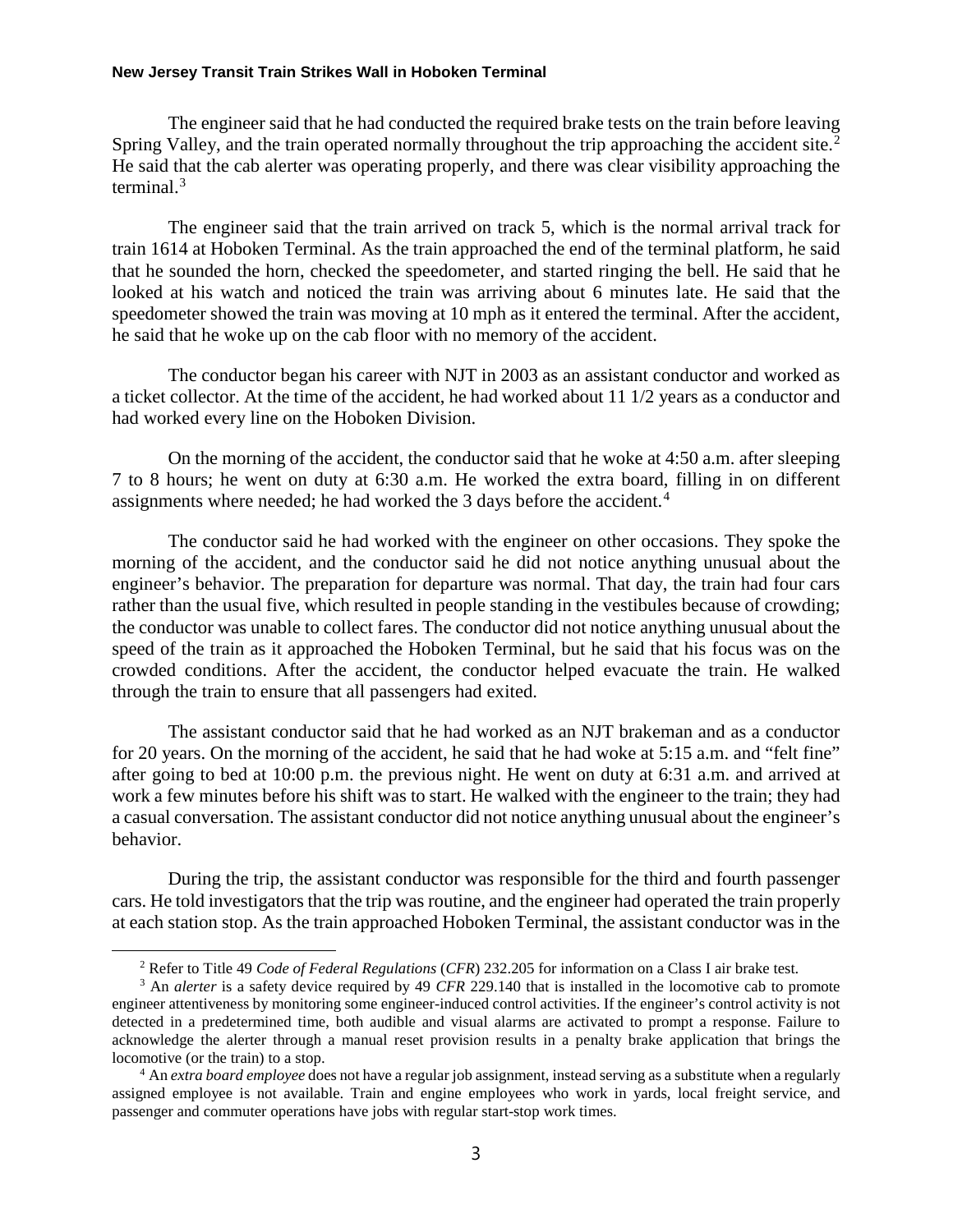fourth car preparing to make an announcement over the public-address system. After the train's fourth car crossed over the switches, the assistant conductor noticed the train was not slowing as it normally would; he sensed the train was beginning to accelerate. He decided to try to apply the emergency brakes, which required him to move through a crowd of passengers. Just before he reached the emergency brake switch, he thought he heard the emergency brakes apply; he then felt the collision.

After the collision, he helped to evacuate the passengers. He also got off the train and re-entered at the first car, making his way to the operating compartment where he found the "unconscious" engineer on the floor under some debris.

#### **Toxicology**

Quest Laboratory conducted FRA-mandated postaccident toxicology for the engineer, conductor, and assistant conductor in accordance with federal regulations.<sup>[5](#page-3-0)</sup> The results of the toxicology tests for the conductor and assistant conductor were negative for tested-for drugs and alcohol. The engineer's testing was negative for alcohol and all tested-for drugs, but positive for the pain medication oxycodone and its metabolite oxymorphone. The investigation determined that these medications were administered during hospital treatment which occurred before the test. Additionally, the NJT medical review officer reviewed the case and downgraded the results to negative.

## **Recorders**

The video showed the train operating over dozens of crossings, and it recorded the bell and horn sequence as the train approached each grade crossing. The data showed that the engineer did not operate in accordance with train horn regulations at several crossings.<sup>[6](#page-3-1)</sup>

The NJT train's forward-facing audio/video recording showed the cab car colliding with and overriding the bumping post at the end of the track 5 platform. A large flash was visible as the car collided with the panel at the end of the track. About 1 minute before the collision, the forward-facing audio/video recorder recorded one sounding of the train's horn while the train was in the yard leading up to the station. Shortly afterward, the train's bell began sounding, and it continued until the end of the recording.

Locomotive event recorder data indicated that about 38 seconds before the collision, the throttle increased from idle to the number 4 position while the train was traveling about 8 mph. The train speed began to increase, and the speed reached about 21 mph. Just before the collision, the event recorder indicated that the throttle position went from position 4 to idle. Engineer-induced emergency braking occurred less than 1 second before the collision with the

<span id="page-3-0"></span> $5$  Quest Laboratory tested specimens for alcohol, amphetamines, barbiturates, benzodiazepines, cannabinoids, cocaine, MDMA/MDA, methadone, opiates/opioids, phencyclidine, tramadol, brompheniramine, chlorpheniramine, diphenhydramine, doxylamine, and pheniramine.

<span id="page-3-1"></span><sup>6</sup> In accordance with the Train Horn Rule (49 *CFR* Part 222), engineers must begin to sound train horns at least 15 seconds, and no more than 20 seconds, in advance of all public grade crossings. Train horns must be sounded in a standardized pattern of two long, one short, and one long blasts. The pattern must be either repeated or prolonged until either the lead locomotive or the lead cab car occupies the grade crossing.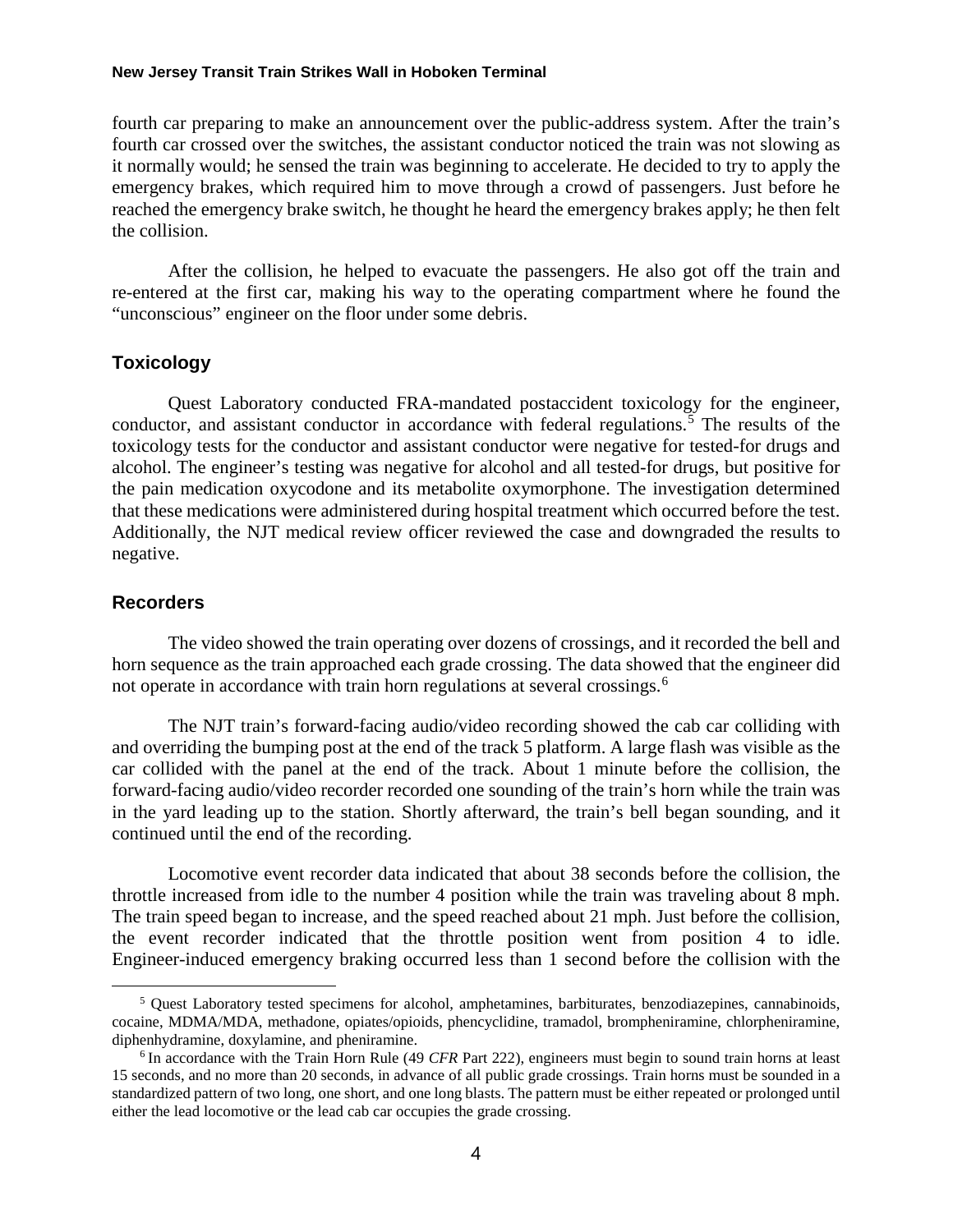bumping post. Although the authorized speed was 10 mph, the event recorder showed the train speed was about 21 mph at the time of the collision.

#### **Medical Factors**

The engineer told investigators that he had not been taking any medications. He said that he had never been diagnosed with either obstructive sleep apnea (OSA) or any other sleep disorder. He said that he needed about 7 hours of sleep to feel rested and he would take a nap "not every day, but sometimes" between assignments in the breakroom. He stated that his quality of sleep was "fine," and he would wake up feeling "fine."

The engineer did not recall ever having a blackout. His last required physical examination at NJT was about 3 months before the accident. He was medically certified for service.

Following the accident, the engineer underwent a home sleep study on October 21, 2016. A board-certified pulmonary and sleep medicine physician evaluated the engineer. The engineer's height was 6 feet, he weighed 322 pounds, and had a body mass index of 43.6[7](#page-4-0) kg/m<sup>2</sup>.<sup>7</sup> Additionally, he scored 7 of 24 points on the Epworth sleepiness scale (indicating a normal amount of sleepiness). Testing results included an apnea-hypopnea index (AHI) of 89.6 episodes per hour with an average oxygen saturation during testing of [8](#page-4-1)4 percent, dropping to as low as 53 percent.<sup>8</sup> The sleep medicine specialist diagnosed him with severe OSA with severe sleep fragmentation; the specialist prescribed the use of a continuous positive airway pressure (CPAP) machine.<sup>[9](#page-4-2)</sup>

OSA is a chronic disease in which patients experience episodes of airway obstruction while sleeping. During each episode, the person stops breathing for a period causing the blood oxygen levels to drop and the blood carbon dioxide levels to rise. When the blood carbon dioxide level gets too high, the brain detects it, and the person either arouses or awakens to breathe. The result is fragmented sleep and subsequent daytime sleepiness and fatigue. Risk factors for OSA include: male gender, age, obesity, hypertension, large neck circumference (greater than 16 inches in women and 17 inches in men), a waist-to-hip circumference ratio of greater than 1 for men and 0.85 for women, and snoring. $10$ 

<span id="page-4-0"></span><sup>&</sup>lt;sup>7</sup> According to the National Institute of Health, a body mass index of more than 40 kg/m<sup>2</sup> indicates severe or morbid obesity and increases the risk of type II diabetes, high blood pressure, cardiovascular disease, and OSA.

<span id="page-4-1"></span><sup>8</sup> An *apneic episode* is the complete absence of airflow though the mouth and nose for at least 10 seconds. A *hypopnea episode* is when airflow decreases by 50 percent for at least 10 seconds or decreases by 30 percent if there is an associated decrease in the oxygen saturation or an arousal from sleep. The AHI adds the frequency of both types of episodes. An AHI of less than 5 is considered normal. An AHI of 5 to 15 is mild sleep apnea; 15 to 30 is moderate sleep apnea, and more than 30 events per hour is considered severe sleep apnea.

<span id="page-4-2"></span><sup>9</sup> *CPAP* is a treatment for OSA that uses a machine to generate positive air pressure that is delivered though a mask the covers the nose or nose and mouth to keep the airways open during sleep.

<span id="page-4-3"></span><sup>10</sup> (a) P.E. Peppard, and others, "Increased Prevalence of Sleep-Disordered Breathing in Adults," *American Journal of Epidemiology* 177, no. 9 (2013): 1006-1014; (b) J.C. Seidell, "Waist Circumference and Waist/Hip Ratio in Relation to All-Cause Mortality, Cancer and Sleep Apnea," *European Journal of Clinical Nutrition* 64, no. 1 (2010): 35-41; (c) T. Young and others, Sleep Heart Health Study Research Group, "Predictors of Sleep-Disordered Breathing in Community-Dwelling Adults: the Sleep Health Study," *Archives of Internal Medicine* (now *JAMA Internal Medicine*) 162, no. 8 (2002): 893-900; (d) L.G. Olson and others, "A Community Study of Snoring and Sleep-Disordered Breathing Prevalence," *American Journal of Respiratory and Critical Care Medicine* 152, no. 2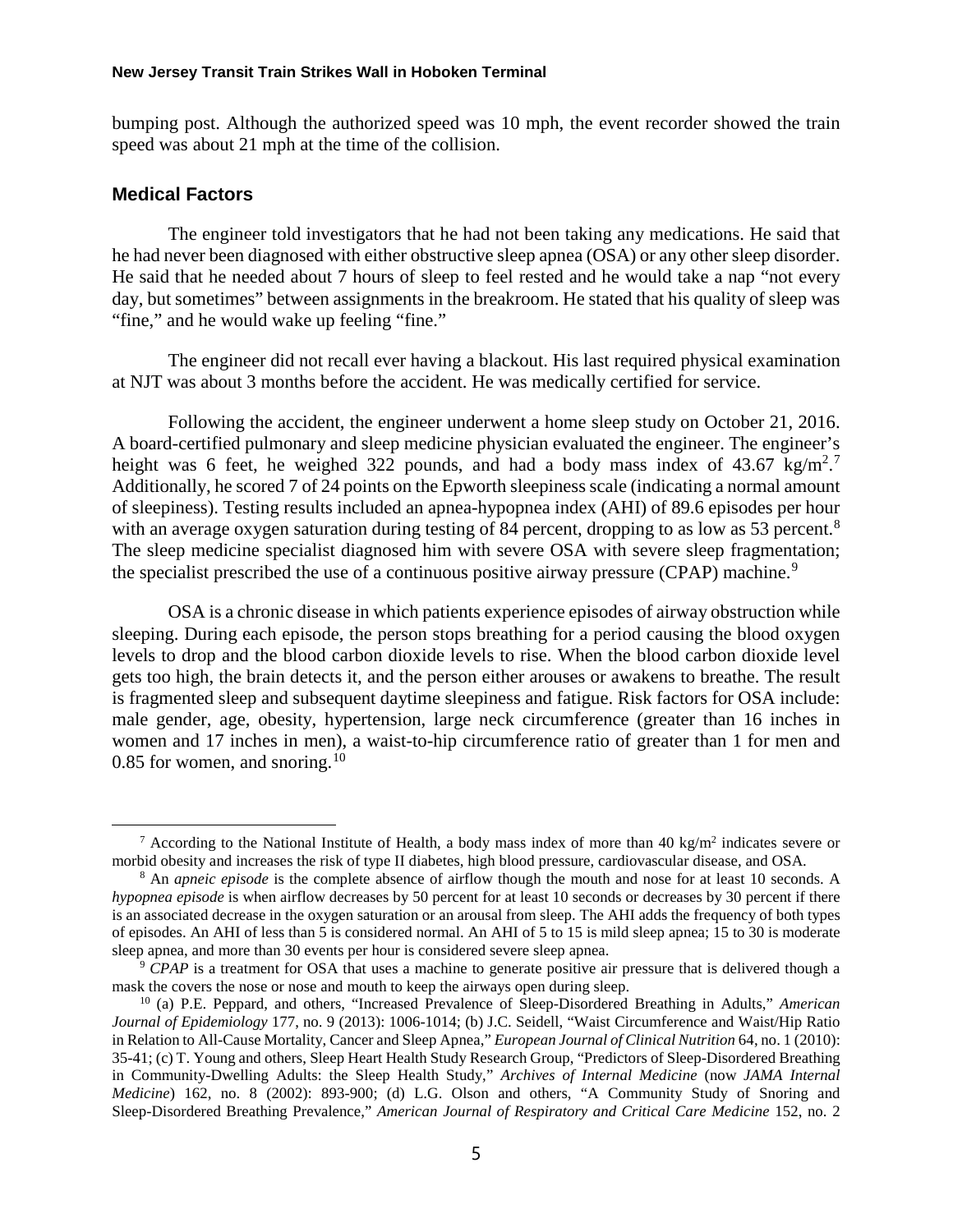### **NJT OSA Screening**

FRA does not mandate OSA screening, however NJT screens safety-sensitive personnel. During physical examinations, a NJT physician was required to complete a NJT form titled "Epworth Sleepiness Scale" which records weight, height, body mass index, and neck circumference, and poses a number of subjective questions to gauge how likely the employee is to doze off or fall asleep during the day. The physicians were provided with the form, as well as the 2006 Tri-Medical Society Task Force screening and referral recommendations, which provided guidance on determining whether to refer an employee for a sleep study. In interpreting the information on the Epworth Sleepiness Scale, the physicians did not rely only on one factor, but used a combination of discretion and the 2006 recommendations to make that determination. The investigation determined that the engineer, conductor, and assistant conductor all met NJT screening criteria for referral for definitive OSA testing but had not been referred. Furthermore, the NJT medical department was unable to locate the engineer's most recent OSA screening form.

Since the accident, NJT has started a program to ensure OSA screening forms are completed, centrally reviewed, and that safety-sensitive employees meeting referral criteria are removed from service until appropriately tested and successfully treated.

### **Signal and Train Control**

Investigators inspected the affected signal equipment and physical layout of train 1614's interlocking route from the automatic signal M06T3 milepost (MP) 0.6 to the train shed track 5 signal at MP  $0.0$ <sup>[11](#page-5-0)</sup>. The signal at the end of track 5 and track circuit A40B were not inspected because of damage to the signal, track, and terminal. The forward-facing video verified that the signal at the end of track 5 was illuminated, and the aspect was red. Track circuits were inspected, verified, and shunted sequentially to simulate a train taking the same route as train 1614. All signal locations were inspected and verified for proper operation. The signal circuits were free of grounds, and all signal lamp units were working as intended with proper voltage levels. The signal route and signal aspect sequence testing were performed between the automatic signal M06T3 at MP 0.6 and terminal interlocking signal 26 E. Investigators found no deficiencies in either the signal aspect or cab signal code rate. The signal preview and signal spacing were of sufficient length to comply with the operating rules. Investigators found no defects in the inspected units. The NJT maintenance, inspections, and tests records for the signal system were in accordance with the Federal Railroad Administration (FRA) requirements. The signal and train control system functioned as designed.

## **Positive Train Control**

A positive train control (PTC) system had not been implemented at the time of the accident. NJT planned to implement a PTC system called the Advanced Speed Enforcement System, which is second generation (ASES II). The existing cab signal system (CSS) will continue to provide

 <sup>(1995): 711-716;</sup> (e) T. Young and others, "Risk Factors for Obstructive Sleep Apnea in Adults," *Journal of the American Medical Association* 291, no. 16 (2004): 2013-2016.

<span id="page-5-0"></span> $<sup>11</sup>$  The train shed is the signal location at the entrance to the covered portion of the track leading to the Hoboken</sup> Terminal.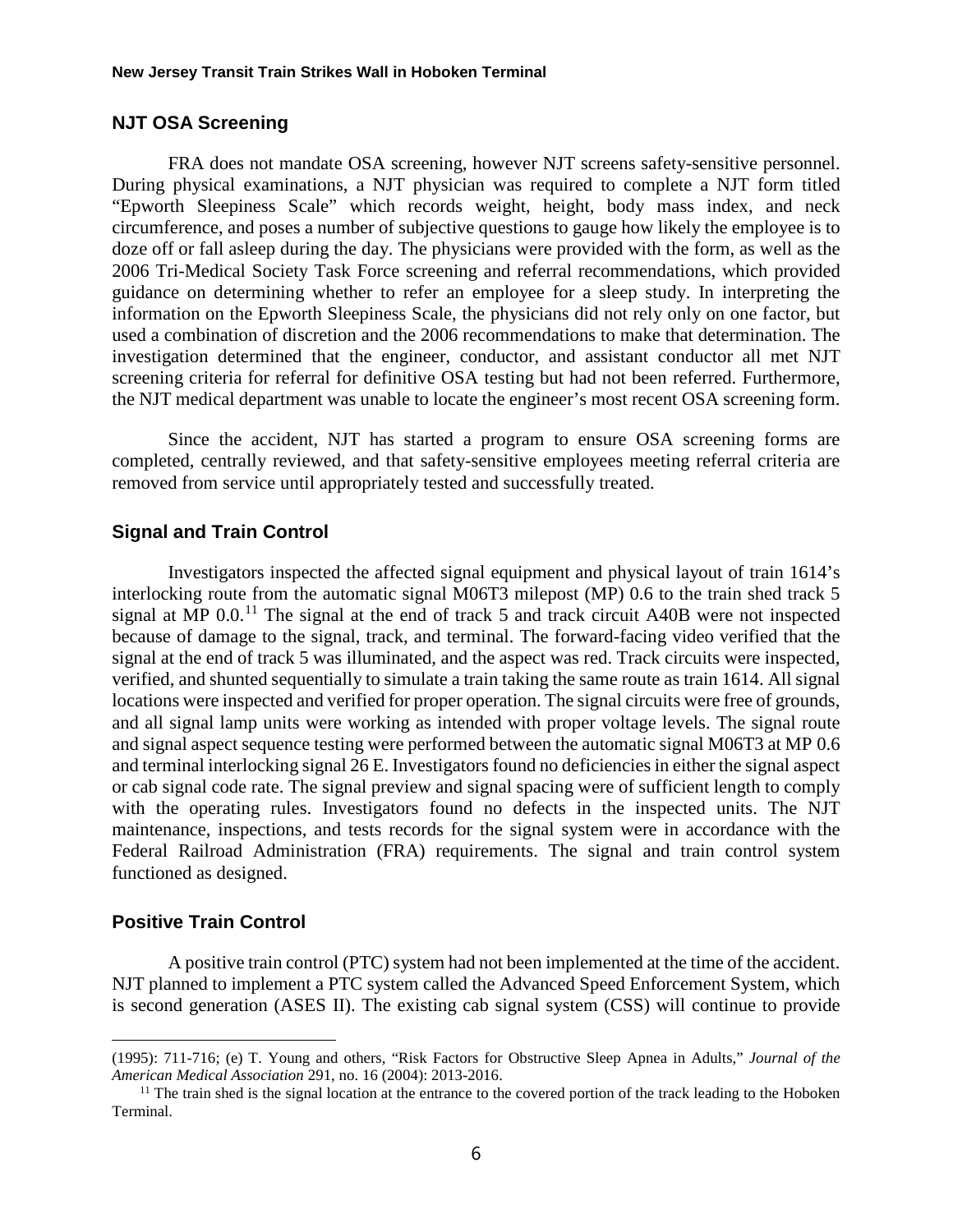train separation and signal speed enforcement while ASES II complements the CSS and provides other required PTC functions. The two systems—CSS and ASES II—are functionally independent, although both do report status and transfer certain data.

FRA regulations permit the exclusion of certain "mainline tracks" from PTC requirements. NJT designated certain line segments in its January 2016 PTC Implementation Plan as other than main line track. NJT included this terminal interlocking at Hoboken as a designated exemption from the PTC requirements. This terminal included 20 track terminus points (17 passenger platform tracks, extending from each end of track, each with an eastbound fixed inoperative stop signal; and three additional tracks at the southern limits) to the eastbound home signals at the terminal.

### **Mechanical**

Investigators reviewed maintenance records for the locomotive and passenger car equipment and found that NJT's inspection and maintenance program was comprehensive and met the FRA's daily and periodic inspection requirements.[12](#page-6-0) On September 28, 2016, the controlling cab car, 6036, passed an FRA-required pretrip cab signal inspection. The following day, qualified inspectors completed an FRA Class I air brake test on train 1614 and found no exceptions. Additionally, an FRA-required running air brake test was performed by the engineer with no exceptions.

Investigators examined the controlling cab car to determine whether the brake control system, throttle, and other systems could be repaired to complete the postaccident testing. The cab car electrical communication network necessary for brake, signal, and propulsion control was destroyed in the accident; the functional testing of key controlling components would be necessary to assess the mechanical condition of the train prior to the accident. The accident damage to the cab car's air brake system was minor and was repaired for testing. A friction brake test was completed using the rear locomotive to apply the brakes; the brakes functioned as designed.

The equipment from cab car 6036 was sent to the manufacturer for a comprehensive qualification test of components according to the manufacturer's test procedures. The NTSB investigators witnessed the testing. The results of the testing showed that all components functioned as designed.

## **Track**

The tracks in the accident area consisted primarily of four main tracks, designated as tracks 1 through 4, that pass through the Bergen Tunnels and into the Hoboken East End Interlocking. Between the East End Interlocking and the Terminal Interlocking on the NJT Morristown Line, six main tracks were present; these six main tracks were designated as: 1, 2, 3, 4-main, 6-main, and 122. Approaching the terminal, main tracks 1 through 3 were adjacent, and the other three main tracks diverged southward. There were 19 tracks at the Hoboken Terminal.

<span id="page-6-0"></span> <sup>12</sup> These requirements are specified in 49 *CFR* Part 229, Railroad Equipment Safety Standards, and 49 *CFR* Part 238, Passenger Equipment Safety Standards.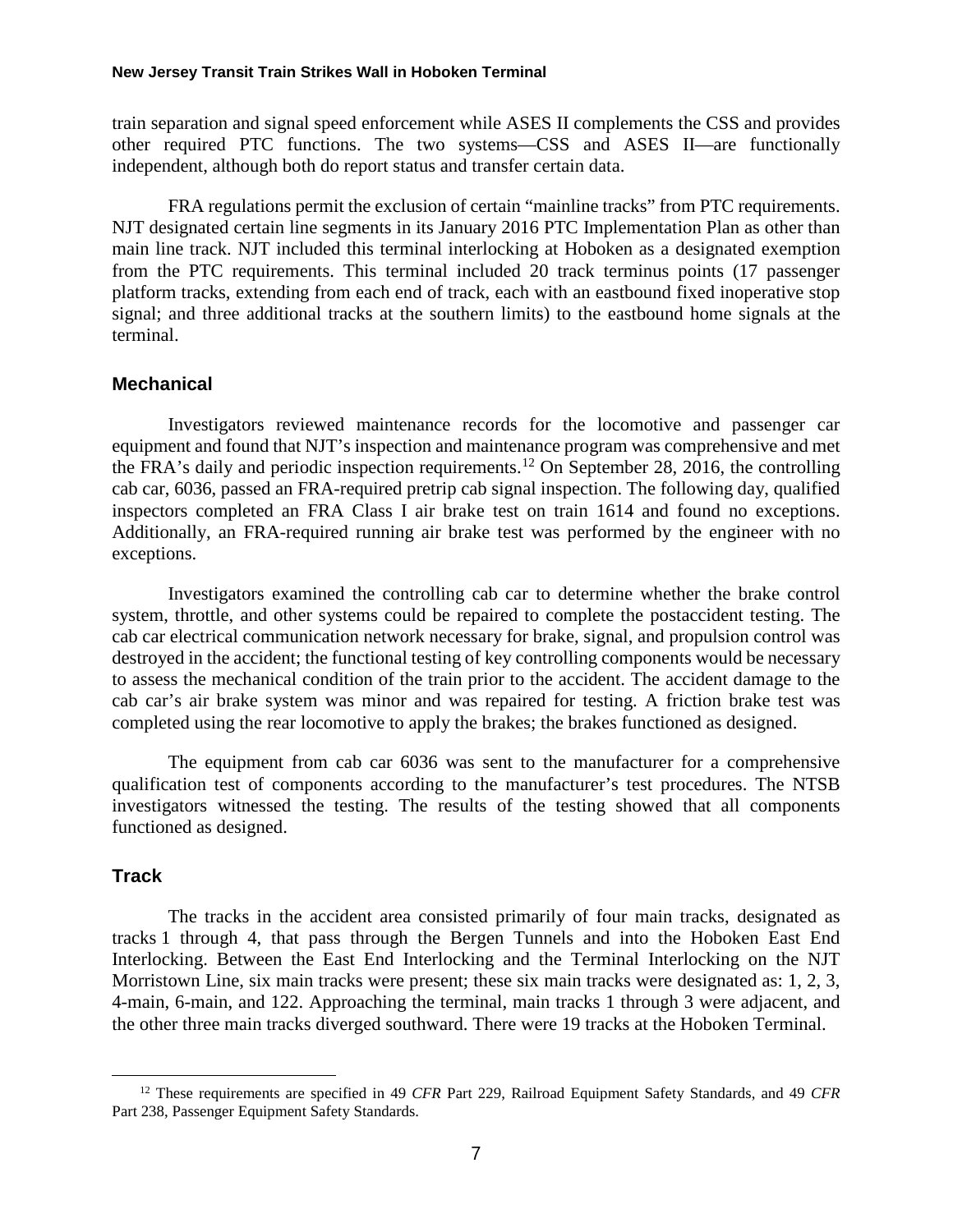Entering the terminal, at MP 0.39, the track is designated as FRA Class 1 track, which allows for a maximum operating speed of 15 mph for passenger trains. The NJT timetable further restricted speeds to 10 mph for all trains inside the train shed. The train shed started about 600 feet before the end of the tracks. NTSB investigators did not observe any track conditions that would have affected the operation of the accident train.

#### **Bumping Post**

The bumping post at the end of Hoboken Terminal's track 5 was installed in 1908.<sup>[13](#page-7-0)</sup> Its purpose was to help control unintended equipment movement. The bumping post was constructed of steel with thicknesses ranging from 0.5 inch to 0.75 inch. The base of the bumping post was set in concrete. Generally, the visible portion of the bumping post measured 60 inches high and 24 inches wide; and the depth was about 22 inches at the top angling down to 60 inches at the concrete slab base. A 24-inch by 16-inch striking plate was mounted about 42 inches above the running surface of the rail.

Train 1614 was traveling at 21 mph when it struck and destroyed the bumping post at the end of track 5. The bumping post was displaced backward 65 inches toward the station platform. The concrete slab moved 40 inches toward the platform. The base of the bumping post tore from the concrete slab, canted about 55 degrees, and moved 25 inches toward the platform. The strike plate and its mounting post were found beneath the front truck of the lead controlling cab car.

### **Emergency Response**

The NJT police department has offices in the Hoboken Terminal. The emergency response to the accident began immediately. Firefighters and police officers ensured power was removed from the track area, stabilized the scene, and evacuated the train and the terminal. The last passenger was evacuated within 1 hour of the accident.

## **Probable Cause**

The National Transportation Safety Board determined that the probable cause of the Hoboken, New Jersey, accident was the failure of New Jersey Transit train 1614's engineer to stop the train after entering Hoboken Terminal due to the engineer's fatigue resulting from his undiagnosed severe obstructive sleep apnea. Contributing to the accident was New Jersey Transit's failure to follow its internal obstructive sleep apnea screening guidance and refer at-risk safety-sensitive personnel for definitive obstructive sleep apnea testing and treatment. Further contributing to the accident was the Federal Railroad Administration's failure to require railroads to medically screen employees in safety-sensitive positions for obstructive sleep apnea and other sleep disorders. Also contributing to the accident was the lack of either a device or safety system that could have intervened to stop the train before the collision.

<span id="page-7-0"></span><sup>&</sup>lt;sup>13</sup> *A bumping post* is a braced post, a block, or an obstruction placed at the end of either a stub or a spur track to halt car movement and prevent cars from going off the rails.